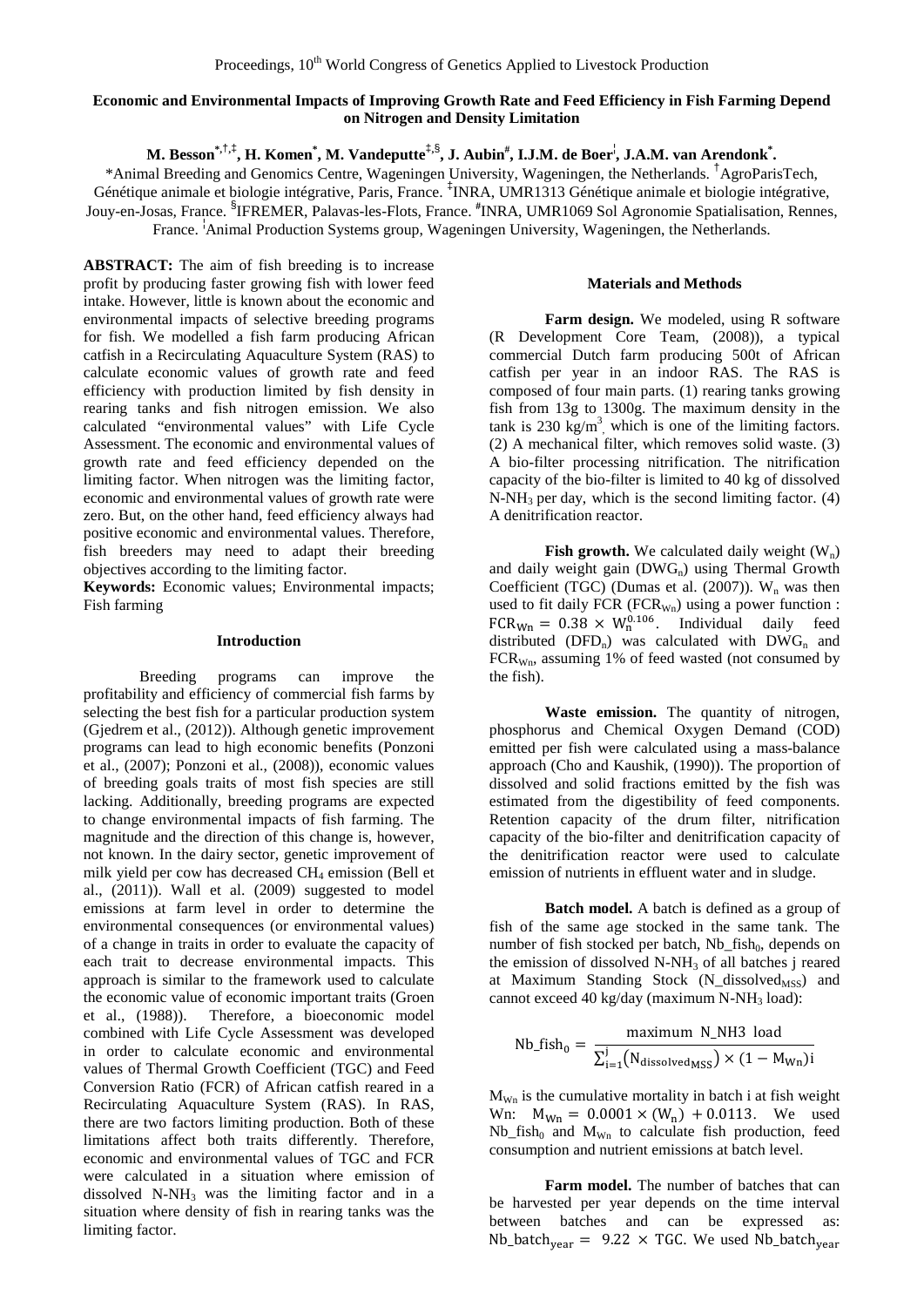to calculate annual fish production, feed consumption and nutrient emissions. The average FCR over the year was calculated as the total feed distributed per year divided by the total fish produced per year.

**Profit function.** Annual profit per farm = (annual fish production  $\times$  harvest weight  $\times$  fish price) – (annual feed consumption  $\times$  feed price) – (annual number of juveniles stocked  $\times$  juvenile price) – (annual pollution unit  $\times$  cost of pollution unit) – fixed cost Profit per kg of fish produced is given by:

 $profit\_kg = \frac{annual\ profit\ per\ farm}{annual\ fish\ production}$ 

**Environmental impact.** A cradle-to-farm-gate Life Cycle Inventory was conducted, including three stages: feed production, farm operation and waste water treatment. The environmental contribution of the inputs and the outputs for each stage was evaluated. Annual fish production, feed consumption and nutrient emissions are variable inputs and outputs that depend on FCR and TGC. They were calculated from the bioeconomic model. Calculation of four impact categories, eutrophication (eutro), acidification (acid), climate change (cc) and energy demand (ed) per ton of fish produced were conducted using the CML2 method and SimaPro<sup>®</sup> 6.0 software. The results for impact categories were combined with results of the bioeconomic model, using R software.

**Economic (EV) and environmental values** (enV). The economic value (EV in  $\Theta$ kg of fish produced) and environmental values of the four impact categories (eutroV, acidV, ccV and edV in % of change) of a trait t {FCR,TGC} express the impact of a unit change in one trait while keeping the other trait constant. EV and ENV of both traits were calculated in three steps:

1) Calculate profit per kg of fish (profit\_kg  $_{\text{ut}}$ ) and environmental impact per ton of fish (i.e.  $\arctan u$ ) using current population means for trait t  $(\mu_t)$ . The current population mean is 8.33 for TGC and 0.81 for FCR. We set FCR at 0.81 in order to balance cost with revenue when  $TGC = 8.33$ .

2) The mean of trait t was increased by  $\Delta_t$  while keeping the mean of the other traits constant.  $\Delta_{\text{TGC}} = \mu_{\text{TGC}} \times$ 6.8% and  $\Delta_{FCR}$  =  $\mu_{FCR}$  × -7.6%. 6.8% and -7.6% represent the percentage of improvement per generation in TGC and FCR as calculated b[y Sae-Lim et al. \(2012\)](#page-2-7). The next generation mean is 8.93 for TGC and 0.75 for FCR. The model was then run a second time to calculate profit and environmental impacts.

3) EV and enV were calculated for trait t as:

 $EV_t$  = profit\_kg  $_{ut+ \Delta t}$  – profit\_kg  $_{ut}$ 

$$
acid V_t = \frac{(acid_{\mu t + \Delta t} - acid_{\mu t})}{acid_{\mu t}}
$$

EV and enV were calculated for two situations: when dissolved  $N-NH_3$  was the limiting factor and when density was the limiting factor.

#### **Results**

Feed production contributed more than 60% to acidification, climate change and cumulative energy

demand, while nutrients (N and P) released contributed more than 60% to eutrophication. Therefore, levels of acidification, climate change and energy demand were sensitive to the ratio fish produced over feed consumed (fish/feed) and to the amount of fish produced. The level of eutrophication was, however, sensitive to fish/feed ratio only.

**EV and enV when dissolved N-NH3 is the limiting factor.** EV<sub>TGC</sub> is  $0 \in \mathbb{R}$  and fish produced (table 3) because faster growing fish have higher daily weight gain, which increases daily  $N-NH_3$  emission per fish. Therefore, less fish can be managed at MSS, which decreases fish harvested per batch. This decrease in density is offset by rearing more batches per year. Therefore, annual fish production, fish/feed ratio, and profit do not change with increasing TGC values (table 1). Additionally, since fish production and fish/feed ratio do not change, eutro $V_{TGC}$ , acid $V_{TGC}$ , cc $V_{TGC}$  and  $edV_{TGC}$  are zero (table 3).

**Table 1: Effect of limiting factors on economic values (€/kg of fish produced) and environmental values (% of change) of FCR and TGC.**

|              | Trait      | $N-NH_3$<br>limitation | Density<br>limitation |
|--------------|------------|------------------------|-----------------------|
| EV           | <b>FCR</b> | 0.11                   | 0.07                  |
|              | <b>TGC</b> | $\mathcal{O}$          | 0.02                  |
| acidV        | <b>FCR</b> | $-10.3$                | $-4.6$                |
|              | <b>TGC</b> | 0                      | $-2.6$                |
| $e$ utro $V$ | <b>FCR</b> | $-11.7$                | $-11.3$               |
|              | <b>TGC</b> | 0                      | $-0.2$                |
| ccV          | <b>FCR</b> | $-9.3$                 | $-5.7$                |
|              | <b>TGC</b> | 0                      | $-1.7$                |
| edV          | <b>FCR</b> | $-9.6$                 | $-5.4$                |
|              | <b>TGC</b> |                        | $-1.9$                |

EV<sub>FCR</sub> is 0.11  $\Theta$ kg fish produced (table 3) because lower FCR decreases total feed distributed per fish, which decreases individual daily  $N-NH_3$  emission. Hence, the number of fish stocked and the annual production of fish can be increased in order to reach limitation on dissolved  $N-NH_3$  (table 1). In this situation, fish/feed ratio increases, which reduces eutro $V_{FCR}$ , acid $V_{FCR}$ , cc $V_{FCR}$  and ed $V_{FCR}$  by around 10% (table 3).

**EV and enV when density is the limiting factor.** EV<sub>TGC</sub> is 0.02  $\epsilon$ kg of fish (table 3) because even when the number of fish harvested per batch is constant, the number of batches per year increases, increasing annual fish production (table 2). Producing more fish causes slightly negative acid $V_{TGC}$ , cc $V_{TGC}$  and  $edV_{TGC}$  (table 3). TGC, however, has no effect on eutro $V_{TGC}$  because the fish/feed ratio is constant and the amount of nutrient released per ton of fish do not change.

EV<sub>FCR</sub> is 0.07  $\oplus$ kg fish produced (table 3) because less feed is required for the same annual fish production (table 2). Consequently, fish/feed ratio and profit increases with decreasing FCR. Additionally,